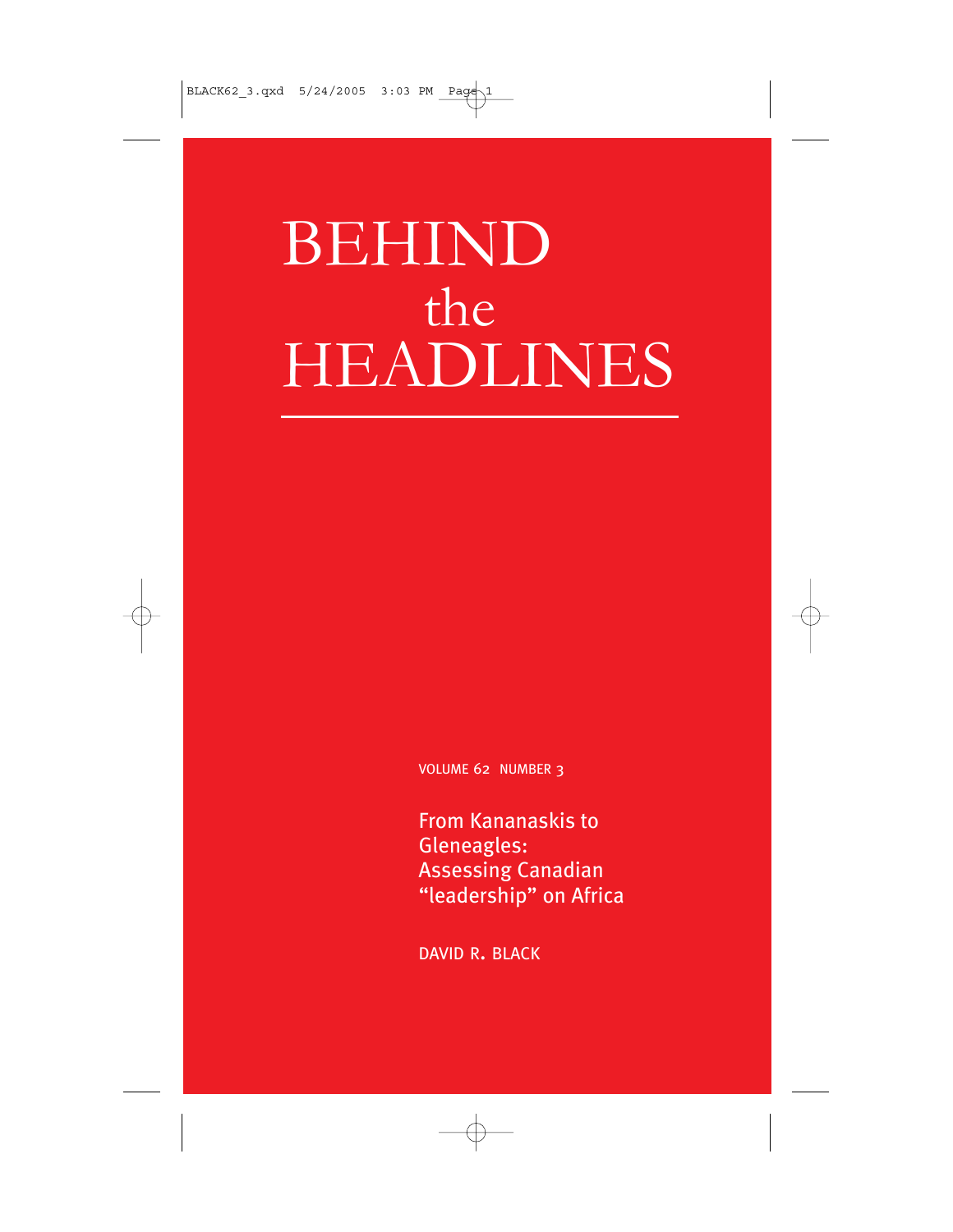Contributions on topical foreign policy, international affairs and global issues should be addressed to: *Behind the Headlines*, CIIA 205 Richmond Street West, Suite 302 Toronto, Canada M5V 1V3 Telephone: 416-977-9000 Facsimile: 416-977-7521 E-mail: mailbox@ciia.org Submissions, submitted by disk or email, with a minimum number of endnotes, must not exceed 7,000 words.

The mission of the Canadian Institute of International Affairs is to promote an understanding of international affairs and Canada's role in a changing world by providing interested Canadians with a non-partisan, nation-wide forum for informed discussion, analysis, and debate. The views expressed in *Behind the Headlines* are those of the authors.

© 2005 Canadian Institute of International Affairs

Published quarterly \$4.95 per single issue \$19.95 per year (Canadian addresses add 7% GST) GST Registration No. 10686 1610 RT

Date of issue – May 2005 ISSN 0005-7983 Publications Mail Registration No. 09880

Editor: Robert Johnstone

We acknowledge the financial support of the Government of Canada through the Publications Assistance Program towards our mailing costs.

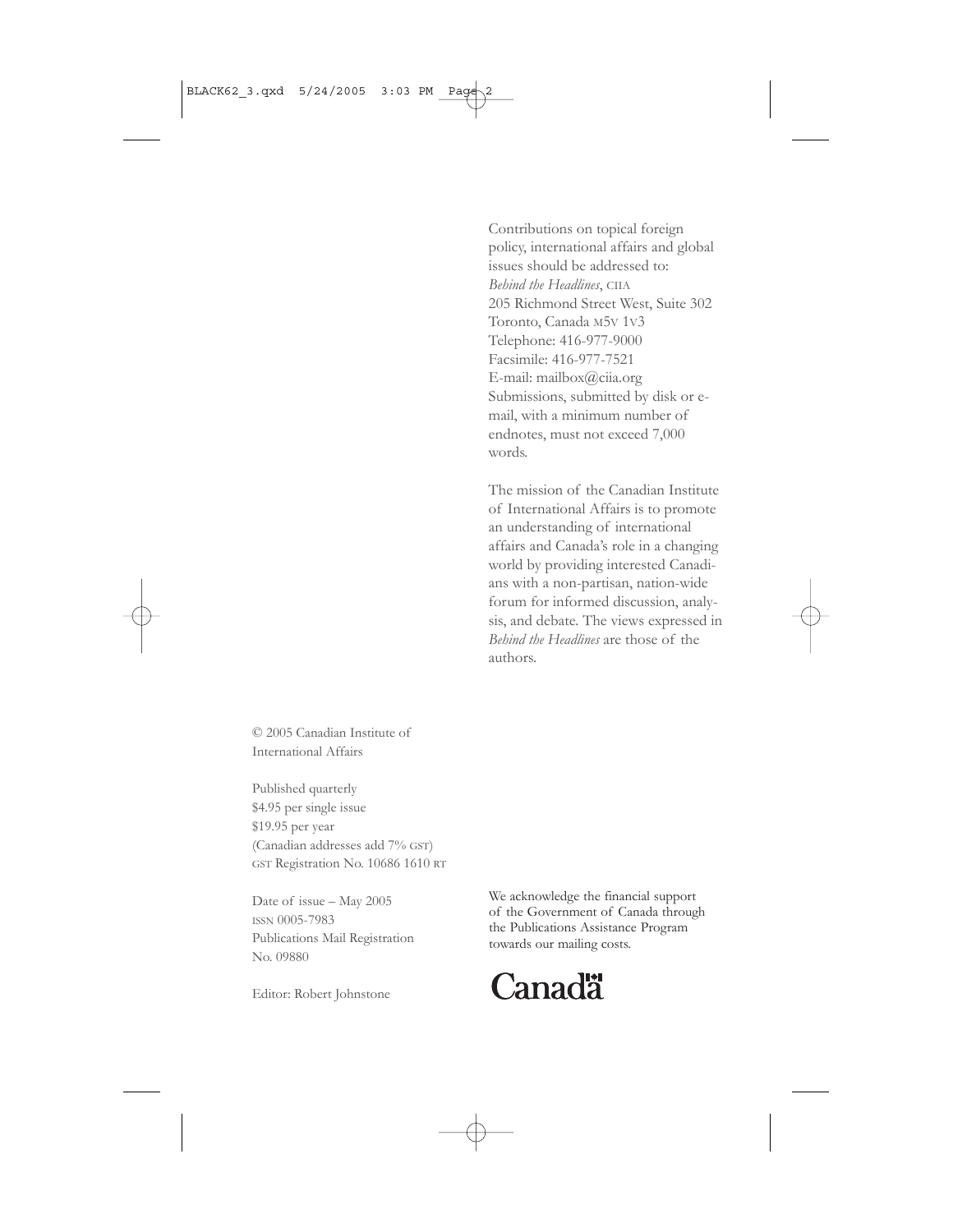### From Kananaskis to Gleneagles: Assessing Canadian "leadership" on Africa

DAVID R. BLACK

Three years ago, in the context of the Kananaskis summit of<br>the G8, Prime Minister Jean Chrétien orchestrated an agenda<br>that for the first time focused the attention of the world's<br>richest countries on the monumental chall the G8, Prime Minister Jean Chrétien orchestrated an agenda that for the first time focused the attention of the world's richest countries on the monumental challenges facing the world's poorest continent. In early July 2005, this time at the instigation of British Prime Minister Tony Blair, at Gleneagles the G8 will do it again. In between, our government has focused more attention and resources on Africa than ever before. It is appropriate, therefore, to assess Canadian claims to leadership on Africa against this record of activity and, more substantially, to assess the extent to which Canada has been able to contribute to the improvement of sub-Saharan Africa's prospects.

The Canadian government's overall approach through this period has followed a "satisficing" logic: it has been, on balance, "good enough" to sustain Canadian leadership claims, at least in relation to other rich countries, but it has fallen short of genuine leadership in relation to the real needs of African countries and peoples. To be sure, there have been initiatives of real importance—on HIV/AIDS and the "responsibility to protect," for example—supported by prodigious efforts on the part of individual Canadians within and beyond government. On the whole, however, Canada's more routine contributions have been just enough to be credible (and sometimes less than this), probably compromising more "heroic" initiatives of the sort noted above. As Canadian decision makers contemplate their ongoing role in Africa's affairs, therefore, they would be well served by focusing more on making consistent *contributions* to the continent's needs and on *good followership* of important initiatives by

*David R. Black is Chair, Department of International Development Studies, and Associate Professor of Political Science at Dalhousie University.*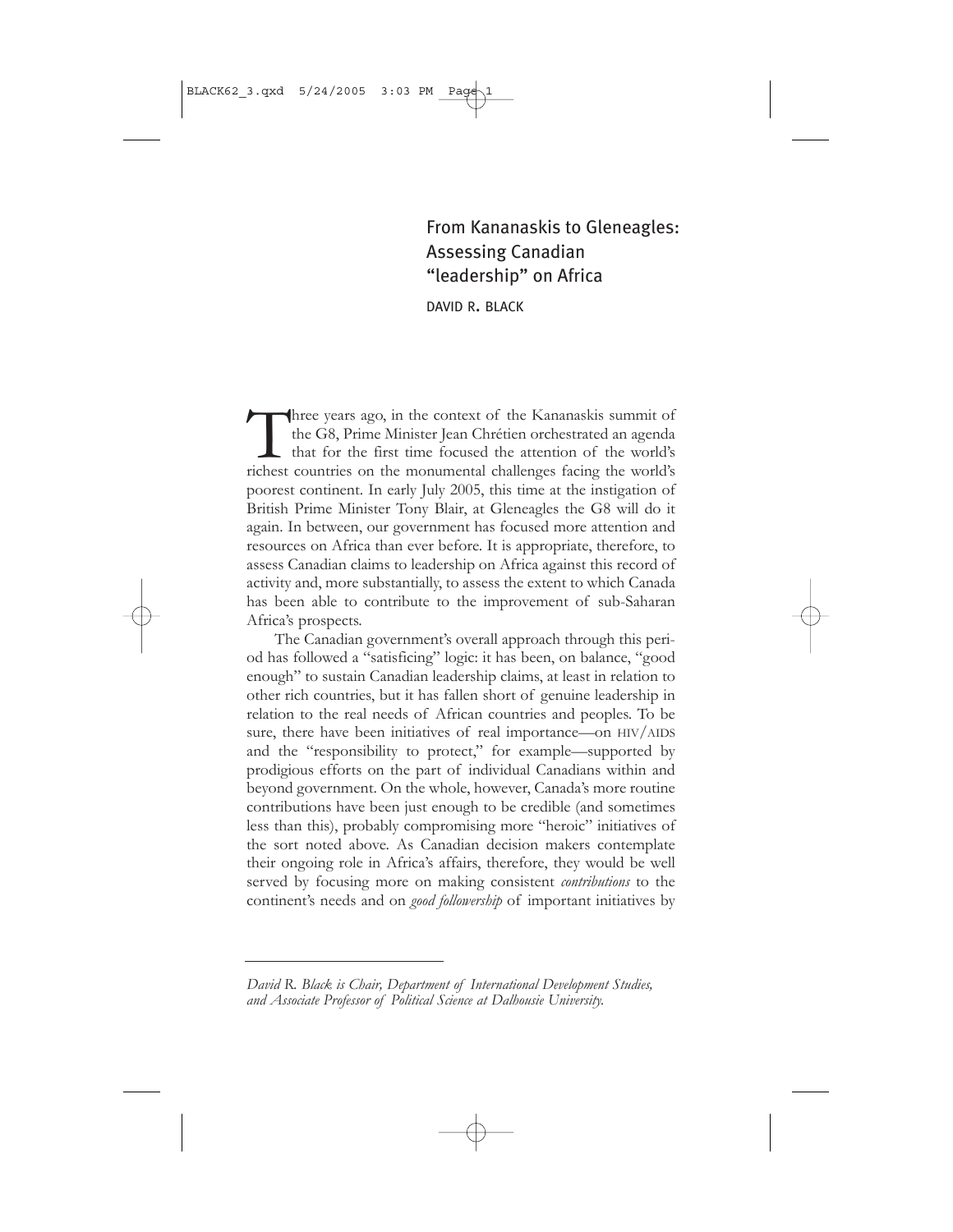others, and less on the sometimes unseemly preoccupation with making and sustaining leadership claims.

Two important reports inform this analysis. The first is the government's recent International Policy Statement (IPS), *A Role of Pride and Influence in the World*, released in April of this year; the second is the report of the Commission for Africa, chaired by Tony Blair, entitled *Our Common Interest* and released the month before.<sup>1</sup> The latter, in particular, provides a wide-ranging, comprehensive, and in many respects highly impressive analysis and prescription for Africa that can usefully inform the thinking of Canadian policy makers and others interested in African affairs.

The analysis that follows is in line with the three Ds that government policy increasingly aspires to harmonize: diplomacy, specifically in the plurilateral context of the G8; defence, or more accurately human security; and development, through Canada's evolving aid program. This triple focus gives less attention to the increasingly important realm of commercial relations and corporate social responsibility than it deserves. However, such concerns are increasingly integrated into the priorities of diplomacy, security, and development in Canadian policy, so that commercial issues are not completely absent from the stock-taking below.

#### WHAT IS AT STAKE IN AFRICA?

There are both ethical and interest-based foundations for the increasing preoccupation with Africa in the "rich world"—the term used in the Commission for Africa's *Our Common Interest*. These are cogently summarized in the report. The raw facts are that sub-Saharan Africa is the world's poorest continent, with half its population living in absolute poverty and with average per capita incomes that are lower today than 30 years ago. This year, millions of child and maternal deaths will occur that should be easily preventable; 40 million children will not able to go to school; and 2 million people will die as a result of HIV/AIDS, many of whom would have lived comfortably and productively had they had access to anti-retroviral drugs readily available elsewhere. In the meantime, agricultural subsidies in the rich world for the production of surplus food (which is then pushed onto the world market to the detriment of Africa's hard-pressed farmers) exceed Africa's *total* GDP. Ethically, then, the commission is entirely right to conclude:

> The contrast between the lives led by those who live in rich countries and poor people in Africa is the greatest scandal of our age. To convey the enormity of that injustice we speak in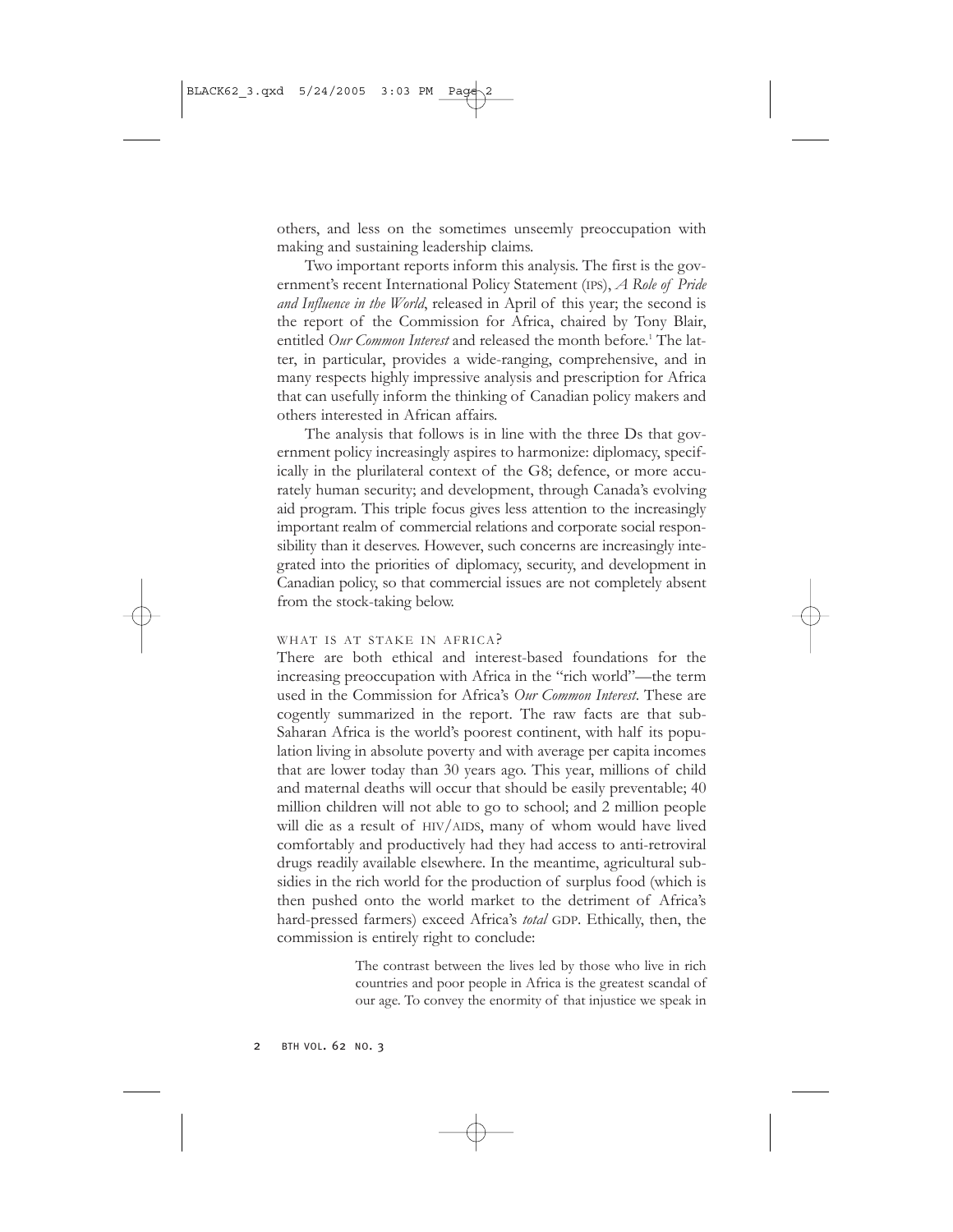millions—and yet we have to remember that behind each statistic lies a child who is precious and loved. (p 22)

The interest-based calculus may seem less immediate, especially from the safe distance of Canada, but is no less compelling. A developmentally robust Africa would enrich the world; an impoverished and declining Africa compromises world prosperity—although, problematically, it has enriched individuals and companies within and beyond the continent who too often become obstacles to sustained renewal. An Africa populated by many fragile or "failing" states is one that cannot fulfill the elemental requirements of security for many of its people and becomes a locus of insurgency, instability, conflict, illicit trading, and refugees, that can and does provide support and succour to extremism (including terrorism), and can and does spill over into the affairs of rich countries in Europe and beyond.

On the other side of the ledger, there are clear signs of improvement. There has always been a dangerous tendency to overgeneralize about the depredations of the continent, while overlooking the countries and peoples that have achieved successes, sometimes against long odds, in development, democratization, and social mobilization. Countries such as South Africa (just over 10 years beyond apartheid), Botswana, Ghana, Mozambique, Senegal, and Tanzania can be regarded as relatively promising, notwithstanding the extraordinary challenges (of inequality, HIV/AIDS, etc.) they continue to confront.

More broadly, the G8 at Kananaskis and beyond were responding to a bold initiative from some of Africa's most prominent and respected leaders, in the form of the New Partnership for Africa's Development (NEPAD).<sup>2</sup> There is a tendency to overstate the novelty of NEPAD, particularly in the claim that it represents the first comprehensive plan for African recovery and development to emerge directly from the initiative and vision of Africans themselves (to be truly "homegrown"). NEPAD does, however, contain important new emphases on the need for improved governance and on African responsibility for addressing and settling continental conflicts, and it proposes new institutional mechanisms to give them effect (notably the nascent African Peer Review Mechanism). The spread of multipartyism and electoral democracy on the continent remains, on the whole, flawed and fragile but is moving toward consolidation in a number of key states. In appallingly destructive conflicts in countries which could and should be anchors of continental renewal the Democratic Republic of the Congo, Angola, Sudan—as well as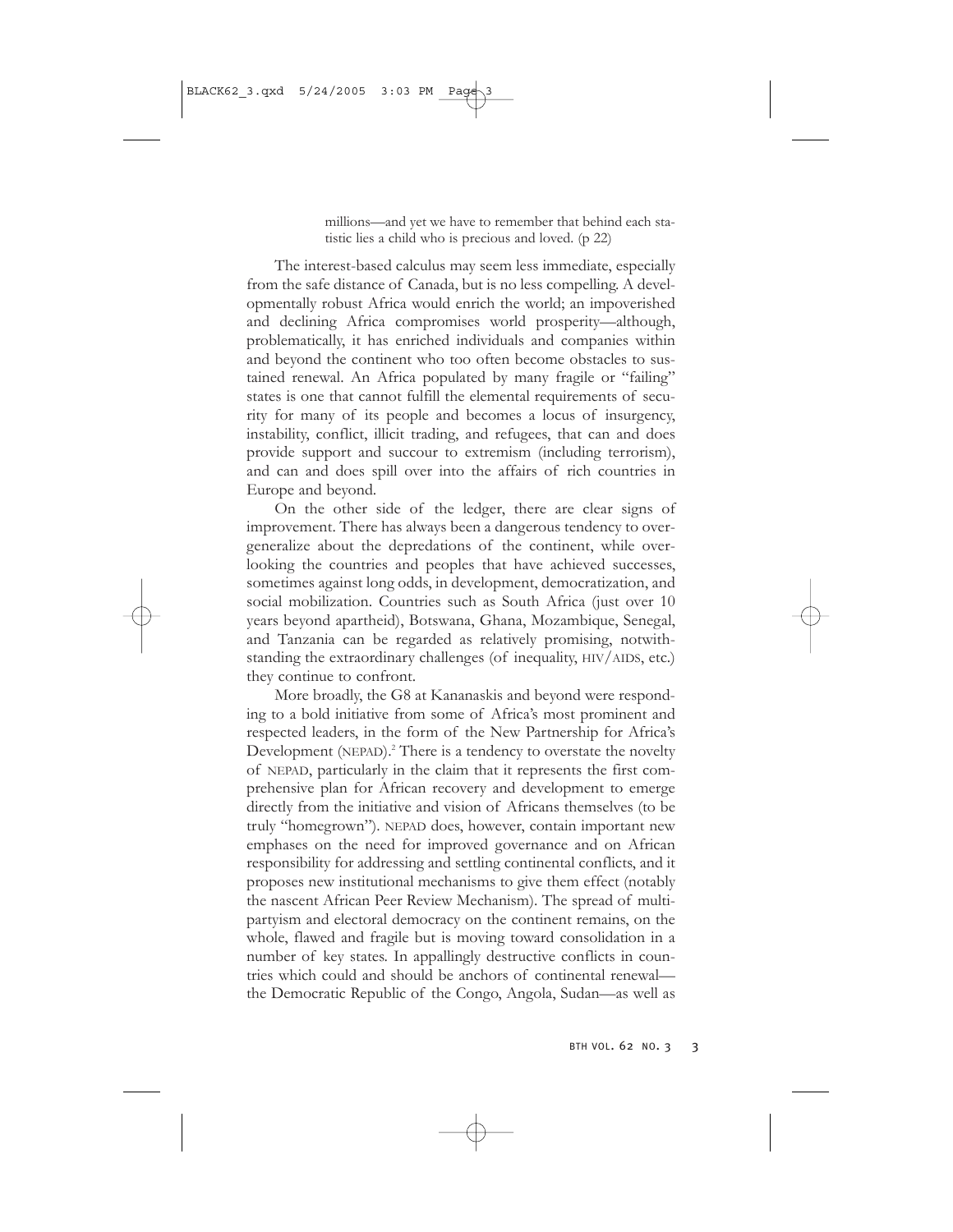in others that are less significant continentally but no less compelling in human terms, notably Sierra Leone, peace processes have begun that are immensely challenging but at least offer hope for the future. In short, there is much that is positive for the rich world to respond to—and a sense of opportunity that, if lost, could lead to regressive consequences 'too ghastly to contemplate'.

For the Canadian government and its partners in the G8, these ethical and interest-based concerns about Africa are brought together by the challenge it poses to the promise of globalization, in which they are all so heavily invested. The first paragraph of the federal government's new IPS argues: "Globalization ... has generated unprecedented levels of wealth. Yet many have been left behind and unexpected threats have emerged." *Our Common Interest* notes starkly, "Globalisation must also mean justice on a global scale." Failure to respond effectively to Africa's manifold challenges sends the message that globalization, after all, cannot overcome (and is indeed complicit in) the marginalization and impoverishment of millions of the world's people.

There are, of course, serious doubts about whether reform projects framed by the logic of globalization—as both NEPAD and *Our Common Interest* are—can in fact respond successfully to this imperative. Thus, if those who have been the principal beneficiaries of globalizing trends, particularly at their political apex in the G8, are to sustain the viability and legitimacy of this project, they must demonstrate the will and the ability to assist in the formidable challenges of improving Africa's prospects.

#### THE PLURILATERAL DIPLOMACY OF THE G8

Canada's engagement with Africa, which has waxed and waned throughout the post-decolonization era, has always been motivated and facilitated by its multilateral affiliations.3 The large African memberships of both the Commonwealth and the Francophonie as well as the ongoing preoccupations of the United Nations with the political, security, development, and rights challenges of its African members have compelled Canada, as a dedicated multilateralist, to become much more engaged with African affairs than it would otherwise have been. These same historic affiliations and networks have also underpinned the trans-societal linkages between African and Canadian civil society groups that have been a persistent and often creative dimension of our relations with the continent.4

In light of the historic opportunity of hosting the G8 summit in 2002, combined with the heartfelt priorities of a legacy-minded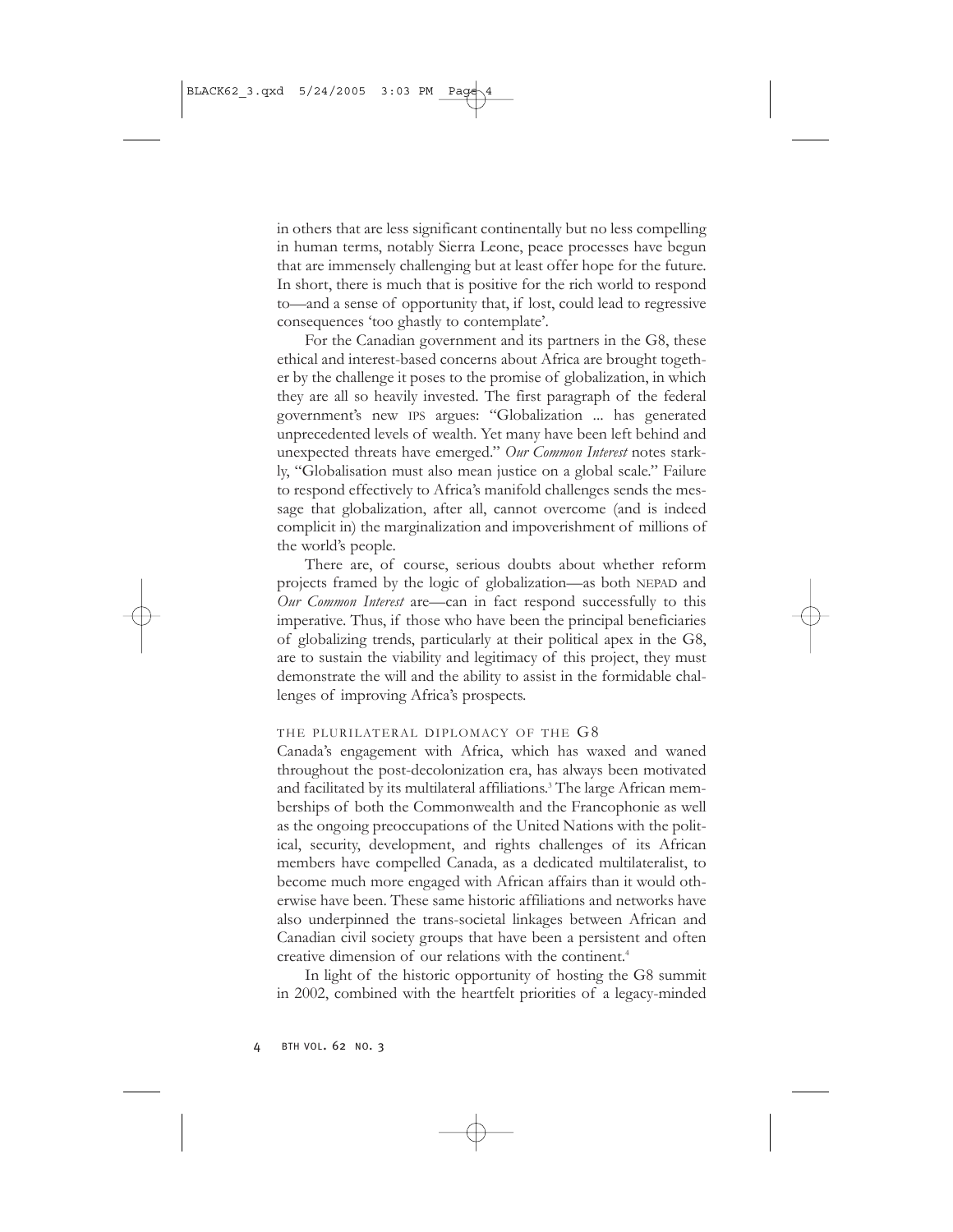prime minister and the savvy introduction by prominent African leaders of their NEPAD vision at the Genoa summit in 2001, the prioritization of Africa at Kananaskis became compelling for Canada's political leadership. To the credit of those leaders and their public servants, they succeeded in sustaining this priority despite the shock of 9/11 and its aftermath. A full day of the two-day summit was devoted to Africa, and for the first time four African leaders— Mbeki of South Africa, Obasanjo of Nigeria, Wade of Senegal, and Bouteflika of Algeria—were full participants in the discussions. Ultimately, Canadian officials played a pivotal role in orchestrating agreement on an unprecedented Africa Action Plan (AAP) by G8 leaders at the summit itself.

The plan incorporated "more than a hundred specific commitments" reflecting G8 consensus on where and how they should "respond to NEPAD's promise."5 These commitments spanned the areas of peace and security, governance, resource mobilization, and human resources, among others. The AAP placed particular emphasis on channelling support to "Enhanced Partnership Countries" that "demonstrate a political commitment to good governance and the rule of law, investing in their people and pursuing policies that spur economic growth and alleviate poverty."6 This approach has been reiterated and reinforced in the IPS, as will be discussed below. Each summit government was left free to designate its own "Enhanced Partners," however. Indeed, while the veteran summit watcher Sir Nicholas Bayne highlighted the similarities between the AAP and the seminal Marshall Plan for Europe of the post–Second World War years in a cautiously optimistic assessment of the former, he noted (among several important differences) that the G8's approach to Africa was compromised by the lack of coordination between distinct national initiatives.<sup>7</sup>

What, then, can be concluded about the import of the AAP three years on—and about Canadian contributions to Africa through it? Viewed positively, Kananaskis can be said to have initiated a sustained process of engagement with African issues and governments. Follow-up was built into the initial agreement, with governments obliged to report on their progress toward meeting AAP objectives and with leaders' personal representatives for Africa carrying on the work. In this regard, the fact that the Gleneagles summit will feature a strong focus on Africa can be taken as evidence of Canadian success, at least in setting the agenda.

On the other hand, the efforts of individual G8 member states have fallen far short of the needs and expectations alluded to in the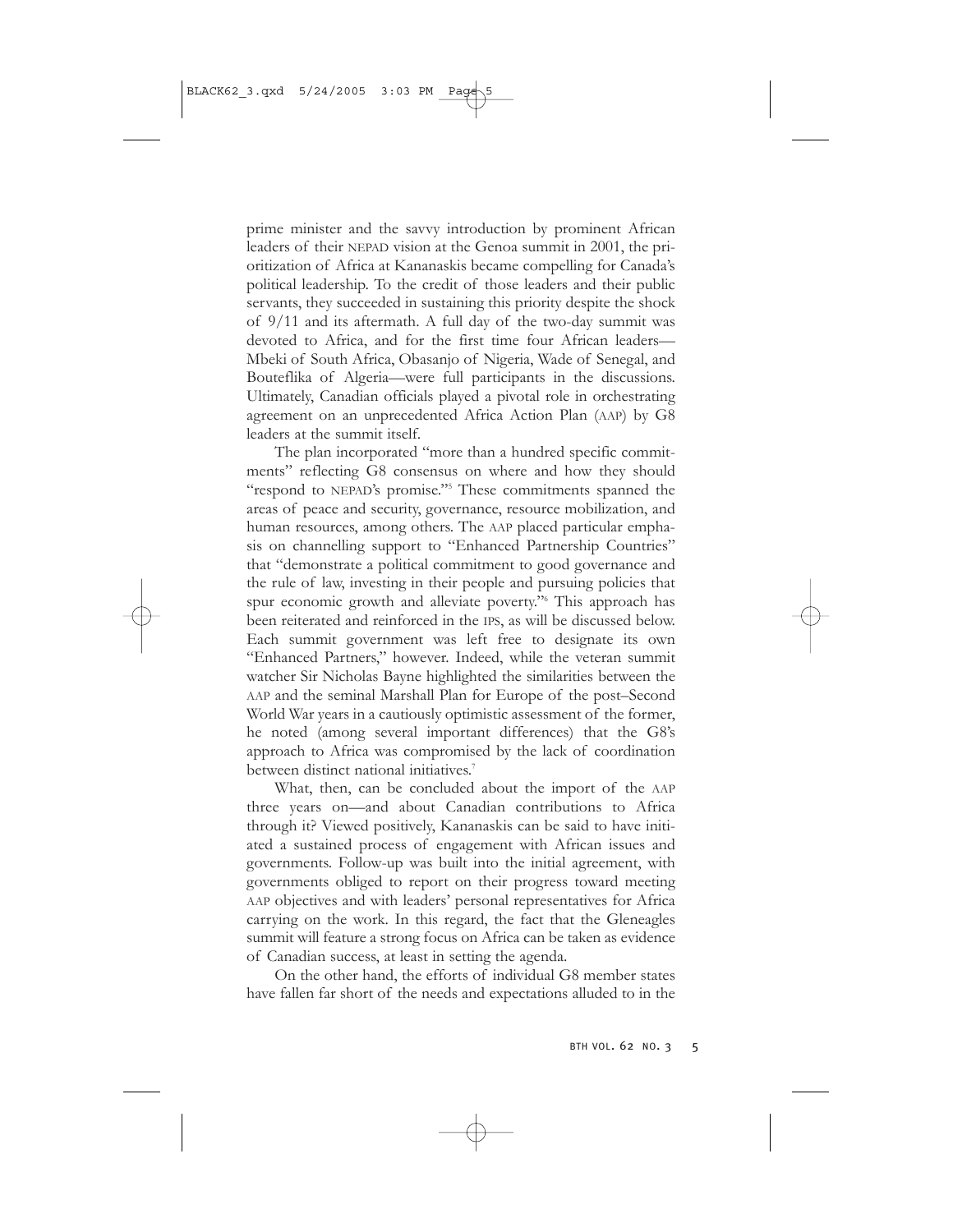AAP. Beyond the issue of lack of coordinated effort, critics at the time noted that the AAP produced only a qualified commitment to devote to Africa half (roughly \$6 billion) of the \$12 billion already committed to increased development assistance at the Monterrey Summit on Financing for Development—far short of the \$64 billion in new financing the NEPAD program was estimated to require. The editorial verdict of the *Guardian Weekly* was that "they're offering peanuts to Africa—and recycled peanuts at that" (4–10 July 2002).

Subsequent trends and analysis have underscored just how inadequate the commitments arising from Kananaskis have been. *Our Common Interest* notes that according to the 2005 report of the UN Millennium Project, the Millennium Development Goal (MDG) of halving world poverty by 2015, solemnly embraced by the world's governments in 2000 and routinely reaffirmed since then, will be reached in Africa on current trends in 2150—135 years late. The commission's analysis supports the need for an immediate doubling of aid to Africa—by an additional \$25 billion per year—in the coming three to five years, and a further increase of the same magnitude for 2010–2015 in order to meet the MDGs and its own programmatic objectives. Thus, the increased attentions to Africa initiated in Kananaskis have yet to elicit an adequately resourced and concerted response.

For its part, the Canadian government has earnestly pursued the commitments it helped to orchestrate through the AAP. Before the 2002 summit, in December of 2001, it established a five-year, \$500 million Canada Fund for Africa as, in the words of the Canadian International Development Agency (CIDA), "a showcase for Canadian leadership in pursuit of effective development through a series of large-scale, flagship initiatives in support of NEPAD and the G8 Africa Action Plan."8 In reporting on its own performance before the Sea Island summit in 2004, the government noted that in May 2003 (according to the G8 Research Group at the University of Toronto):

> Canada led the G8 in implementation of a selected set of 11 Africa-related priority commitments post-Kananaskis, with a final compliance score of 85%. A further study of interim compliance results in February 2004 concluded that, along with the UK, Canada continues to lead the G8 in implementation of 12 post-Evian issue areas.<sup>9</sup>

The paradox of this finding is that, if Canada is leading in compliance with AAP objectives, the overall strategy of plurilateral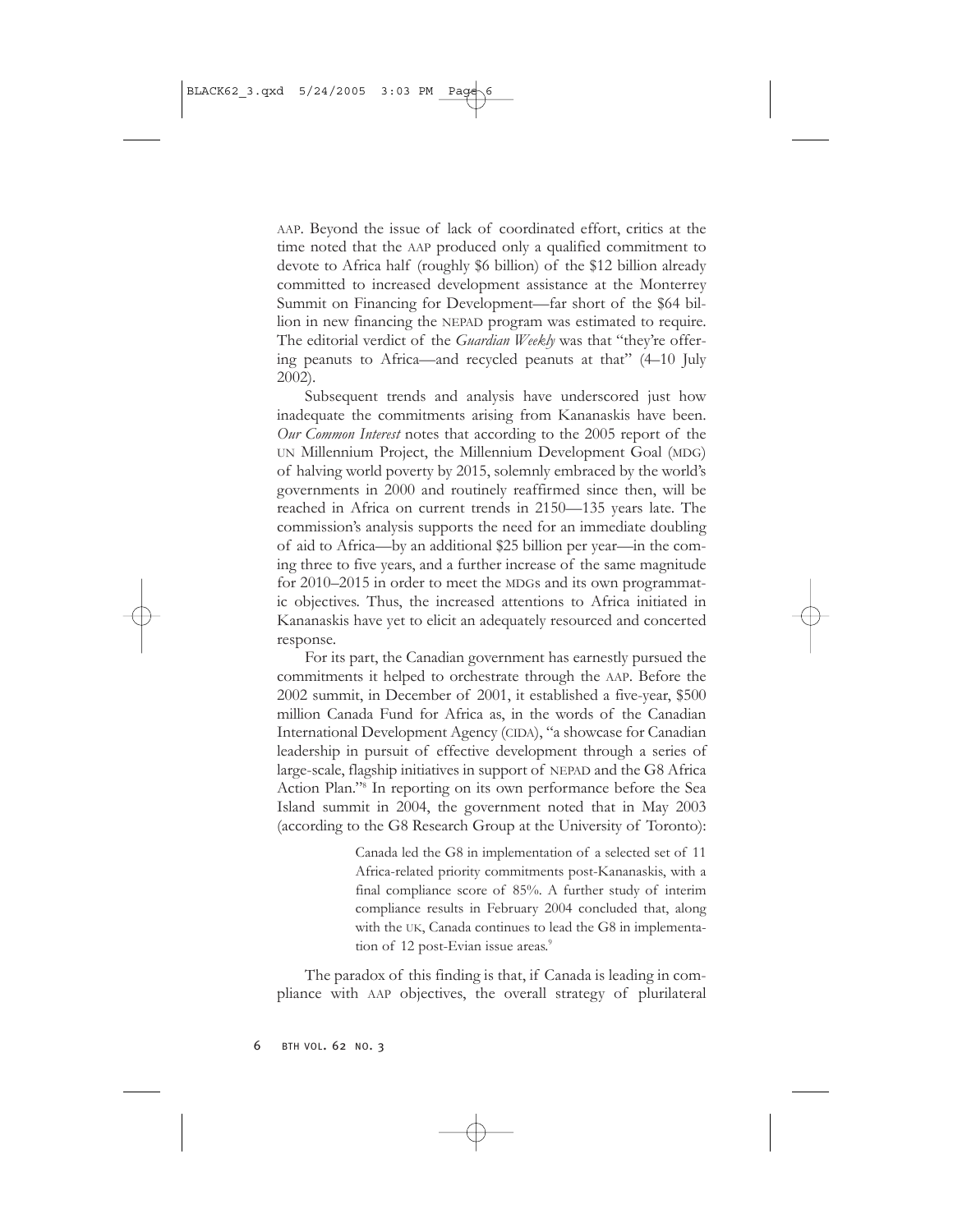mobilization through the G8 is at best compromised and at worst failing, since the objectives of the plan could be met only by mobilizing the much larger means of Canada's larger G8 partners. In the absence of sustained followership, as Cooper, Higgott, and Nossal concluded some years ago, claims to leadership will ring hollow.10

#### HUMAN SECURITY

Africa's rise to prominence on the Canadian foreign policy agenda in the context of Kananaskis was crucially foreshadowed by the rise of the "human security agenda" under the foreign ministership of Lloyd Axworthy from 1996 to 2000. Simply put, one could not take human security seriously as a policy priority without focusing attention on Africa, where human *in*security is more widespread than anywhere else on earth. This, juxtaposed with Canada's term on the Security Council in 1999–2000, created both motive and opportunity for a heightened level of involvement in a series of issues and causes of potential importance to Africa, as well as various specifically African human security crises. In general, the government has had more impact at the relatively lofty and abstract level of agenda setting, "norm entrepreneurship," and research, and less impact in specific human security crises on the ground, where the drawing down of the country's foreign policy resources over the 1990s has been telling. The longer-term question becomes: how long and how successfully can a country credibly pursue high-minded "soft power" objectives if it is unable to be more than a marginal player when resource commitments are called for—whether in an immediate crisis or in the long, hard slog of post-conflict peacebuilding?

The litany of Canada's norm- and institution-building contributions, during and since the Axworthy years, is well known. The Ottawa Convention on land mines, the heightened focus on civilians (especially children) in armed conflict, Canada's contributions to the creation of the Rome Statute launching the International Criminal Court, and its role in sponsoring the International Commission on Intervention and State Sovereignty and championing the responsibility to protect arising from this commission are all diplomatic achievements that could, over time, hold significant human security benefits for Africans. Nevertheless, from a more critical perspective, it is important to ask whether such "freedom from fear" achievements are mere palliatives if the underlying structural causes of insecurity and conflict, rooted in global as well as national inequalities and injustices, remain unaddressed. Far less successful have been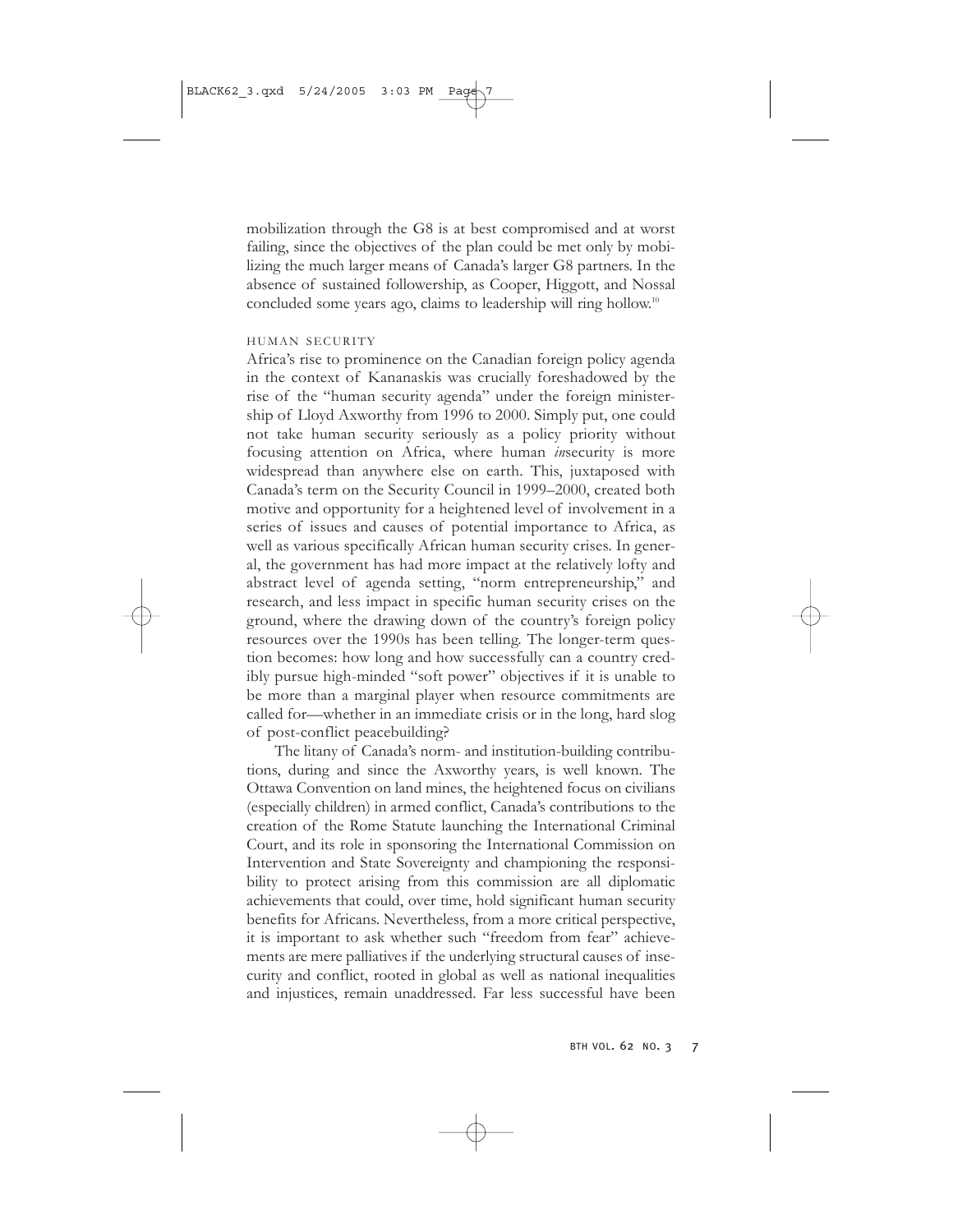efforts to promote action on the containment and rollback of the global trade in small arms.

Somewhat more concretely, during Canada's term on the Security Council our UN ambassador at the time, Robert Fowler, did important work in sharpening the impact of sanctions as chair of the Angola Sanctions Committee. The creation of an unprecedented panel of both government and non-governmental experts produced results when the panel's pointed report successfully highlighted key features of the Angolan war economy and produced recommendations that helped choke off the UNITA rebel movement's ability to sustain this brutal, decades-long conflict. Similarly, the role of Canadian state and non-state actors in supporting the emergence of the Kimberley Process to undercut the trade in conflict diamonds is a significant, if still fragile and partial, achievement. But efforts to come to grips with the activities of Canadian resource extraction companies in situations of insecurity and exploitation, such as those that have prevailed in the Sudan or the Democratic Republic of the Congo, have had less success. Such Canadian companies have become major players on the continent (accounting for \$62 million of a total of \$362 million in corporate mineral exploration activities in Africa in 2000, for example<sup>11</sup>). Yet the Canadian government's unwillingness to bring pressure to bear on Talisman Oil about the human security implications of its activities in southern Sudan before the company's disinvestment illustrated how ineffectual its approach has thus far been on issues of corporate social responsibility (CSR). How Canada responds to the Commission for Africa's clarion call for a "sea change in the way the business community ... engages in the development process in Africa," in particular through the promotion and reinforcement of various initiatives on CSR, will be an important indicator of its willingness to act in an area where the activities of Canadians have real impact and leverage.

Generally speaking, Canada has had least impact in situations of immediate human security crisis and in fragile recoveries under the auspices of multilateral peacebuilding operations. This is most obviously due to our very limited ability to make concrete resource commitments ("put boots on the ground"). There are many indicators of Canada's modest capacity, but the starkest is that as of April 2005, of the tens of thousands of troops deployed in Africa on multilateral peace support operations, precisely 23 were Canadians (slightly up from 13 of 35,000 when UN Secretary-General Kofi Annan addressed Canada's parliament in the spring of 2004, and further increased by the commitment in May 2005 of 31 Canadians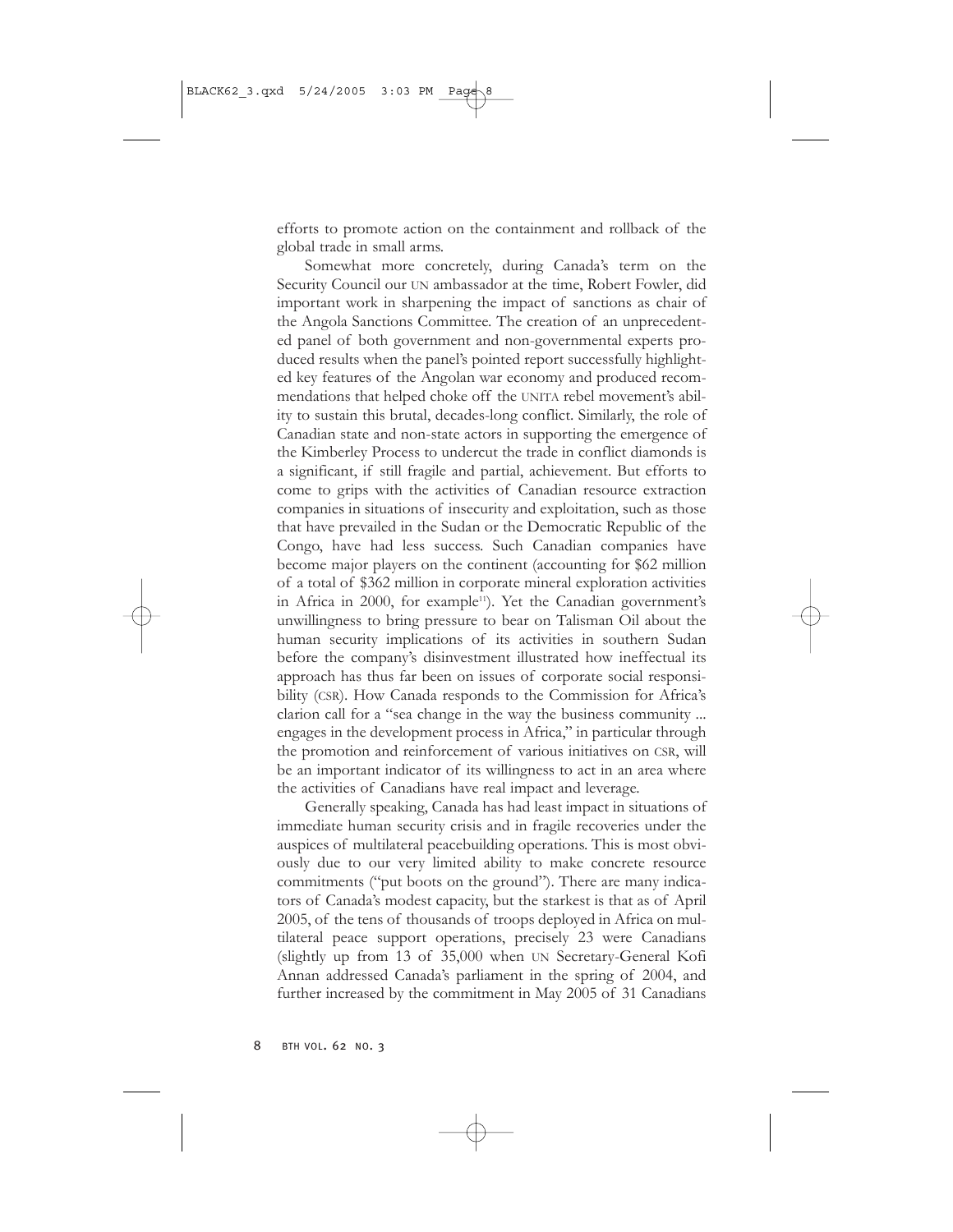to the UN operation in Sudan). Of course, it will rightly be argued that small contributions, with appropriate focus and skills, can be very helpful. Nevertheless, when deployments to Africa are compared with the 949 troops deployed in Afghanistan, or even the residual force of 83 in the Balkans, it is hard not to see the numbers as a telling sign of the relative priority of Africa's compelling human security needs in Canadian foreign policy.

How does Canada's low profile affect its credibility and effectiveness in pursuing the long-term normative and institutional innovations discussed above? It is hard to answer this question with any degree of precision. However, it is worth juxtaposing Canadian leaders' ongoing efforts to win support for the cosmopolitan and expansive principles associated with the responsibility to protect against our commitment of resources to the humanitarian emergency unfolding in the Darfur region of Sudan since early 2003. As Prime Minister Paul Martin said at the UN in September 2004, the responsibility to protect means that the international community should have a legal right (and implied duty) "to intervene in a country on the grounds of humanitarian emergency alone when the government of that country is unwilling or unable to protect their people from extreme harm as a result of internal war, repression or state failure." Ever so slowly the Canadian government has, in the company of other donor states, ratcheted up its commitments of humanitarian aid and logistical support to the African Union (AU) force that has been deployed to the region. In May 2005 it announced additional commitments, bringing total support to \$198 million since 2000, as well as the creation of a special advisory team to promote and coordinate Canadian initiatives. (Interestingly enough, and for the first time ever in Canadian political history, the context for these announcements was a situation in which the fate of the minority Liberal government could be directly affected by its responsiveness to Africa.)

Nevertheless, this process has been so tardy and so limited in relation to the magnitude of the emergency that Gerald Caplan was moved to publish a powerfully argued op-ed piece in the *Globe and Mail* on 6 August 2004 titled, "To our great shame, 'Canada doesn't do Africa.'" To be sure, situations like that in Darfur are wicked problems, and Canada has hardly been alone in its dereliction. Nor are our contributions—for example, through the supply of chartered helicopters and military equipment to the AU observer force unwelcome or unhelpful. But the kind of statist logic that keeps our commitments respectably in line with (or even modestly ahead of)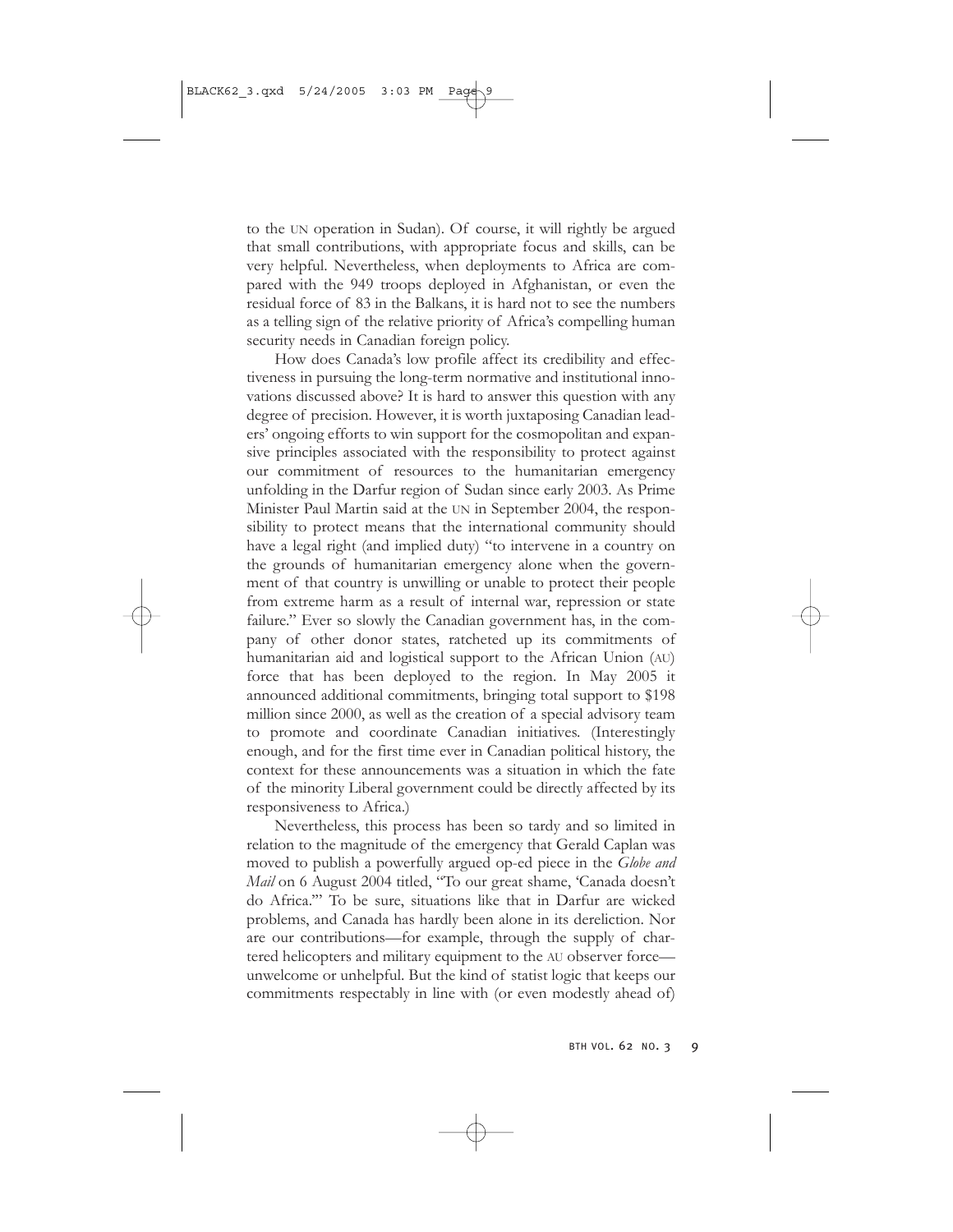those of comparably positioned "friends of Africa" seems a far cry from a response driven by the real needs of Africans. Moreover, if Sudan has become the place where the Canadian government has now felt moved to concentrate its political and humanitarian "firepower," one must ask what is to become of our engagement with less media-worthy but critically important situations in, among others, Sierra Leone, the Democratic Republic of the Congo, or Ivory Coast.

It is hard to determine precisely what the government's IPS presages for Canada's erstwhile "human security agenda." To be sure, the very marginal place of human security language in the statement suggests that policy makers are retreating from human security as a "hallmark" of Canadian foreign policy, as it was in the Axworthy years and their immediate aftermath. Certain prominent human security priorities from this period, notably children in armed conflict, appear to have largely dropped off the policy map. On the other hand, the reinvestment in and reorientation of the Canadian Armed Forces, the forthright commitment to promoting the responsibility to protect, and the creation of a five-year, \$500 million Global Peace and Security Fund "to provide security assistance to failed and failing states, as well as resources for post-conflict stabilization and recovery" (IPS, p 14) are signs that core elements of the human security agenda are being reinforced, at least in its relatively limited "freedom from fear" manifestation. Nevertheless, one must ask whether we are prepared to allocate the sort of resources, and take the sort of risks, that being serious about a responsibility to protect would entail; and whether, if we are not prepared to do so, we can credibly persuade others to.

#### DEVELOPMENT ASSISTANCE

Our inability to contribute substantial security resources to African operations would matter less if Canadian aid commitments had been more robust and consistent. In fairness, since the start of the current decade the government has been engaged in a protracted process of rebuilding and redesigning the aid program. But it is a long road back: between 1988–1989 and 1997–1998, defence spending was cut by 22 per cent and all other government programs by 5 per cent, but the aid program suffered a 33 per cent reduction. These cuts significantly exceeded the overall trend among donors in proportional terms and hit Africa hardest. Between 1990 and 2000, bilateral aid declined by 7.2 per cent for Africa, 3.5 per cent for the Americas, and 5.3 per cent for Asia.<sup>12</sup> On a continent where, in the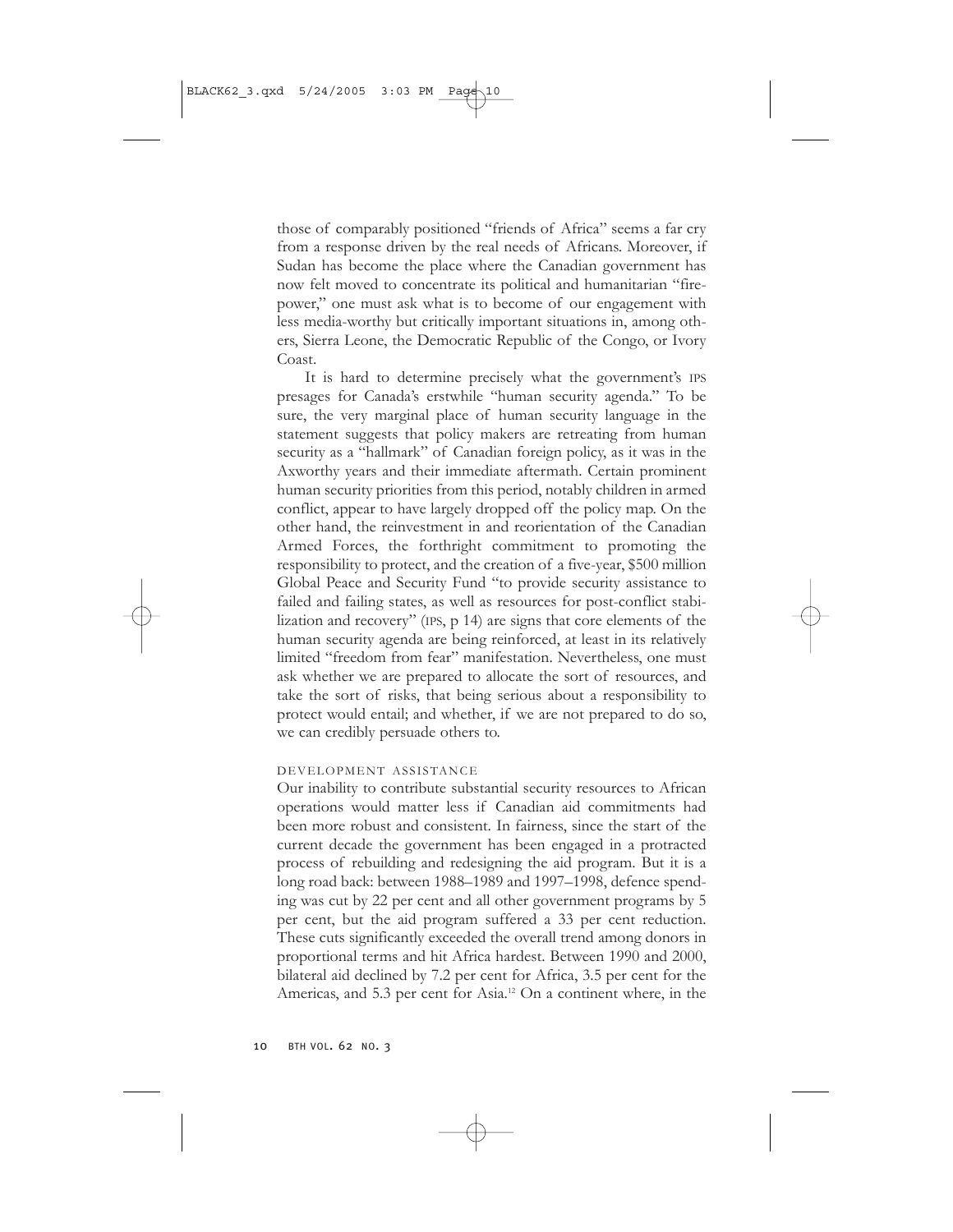absence of major commercial relationships and geographic proximity, Canada's most important linkages often revolve around development assistance, it is hard to overstate the disruptive implications of cuts of this magnitude. The cuts occurred, moreover, in apparent disregard for the stagnation and privation of African countries faced with implementing wrenching structural adjustment programs and, in some places at least, mired in conflicts of unprecedented deadliness.

Of course, there have been serious concerns about the effectiveness and, at times, irresponsible and destructive repercussions of aid to some African countries. Nevertheless, the overall record concerning responsible aid spending is positive, and, as the analysis of *Our Common Interest* demonstrates, it is simply inconceivable that the continent could mobilize the resources required to meet the Millennium Development Goals and related priorities for renewal without a major infusion of "good aid."

The Canadian government's process of reinvestment and redesign has been associated with the ongoing pursuit of "strengthening aid effectiveness," as a key 2001 CIDA discussion document labelled this goal. Since then CIDA has moved, gingerly, toward the objectives of an aid program with more focused recipients and sectors, and toward closer coordination with the priorities and practices of the donor community as a whole. The baseline from which this process began was the most diffuse bilateral aid program in the world. (In Africa, in 2000, Canada was among the top three donor countries in only Gabon and Swaziland, and spent at least some aid funds in every African country other than Libya.) On the other hand, there have been concerted moves within the international donor community toward common principles for effective development assistance and much closer donor coordination through such mechanisms as World Bank-sponsored Poverty Reduction Strategy Papers (PRSPs) and Sector-Wide Approaches (SWAps).

The IPS indicates that the government is set to move Canada's aid program decisively in the direction of greater focus and closer coordination. Most contentiously, it announced the government's intention to concentrate two-thirds of the bilateral aid program in 25 core "Development Partners" by 2010. This would appear to be a significant step toward the focus on "Enhanced Partnership Countries" promised three years ago in the G8's AAP, among other documents. In line with AAP commitments, 14 of these 25 core partnership countries will be African.<sup>13</sup> The criteria applied to identify them are threefold: level of poverty (that is, aid will be concentrated in poorer developing countries); ability to use aid effectively (a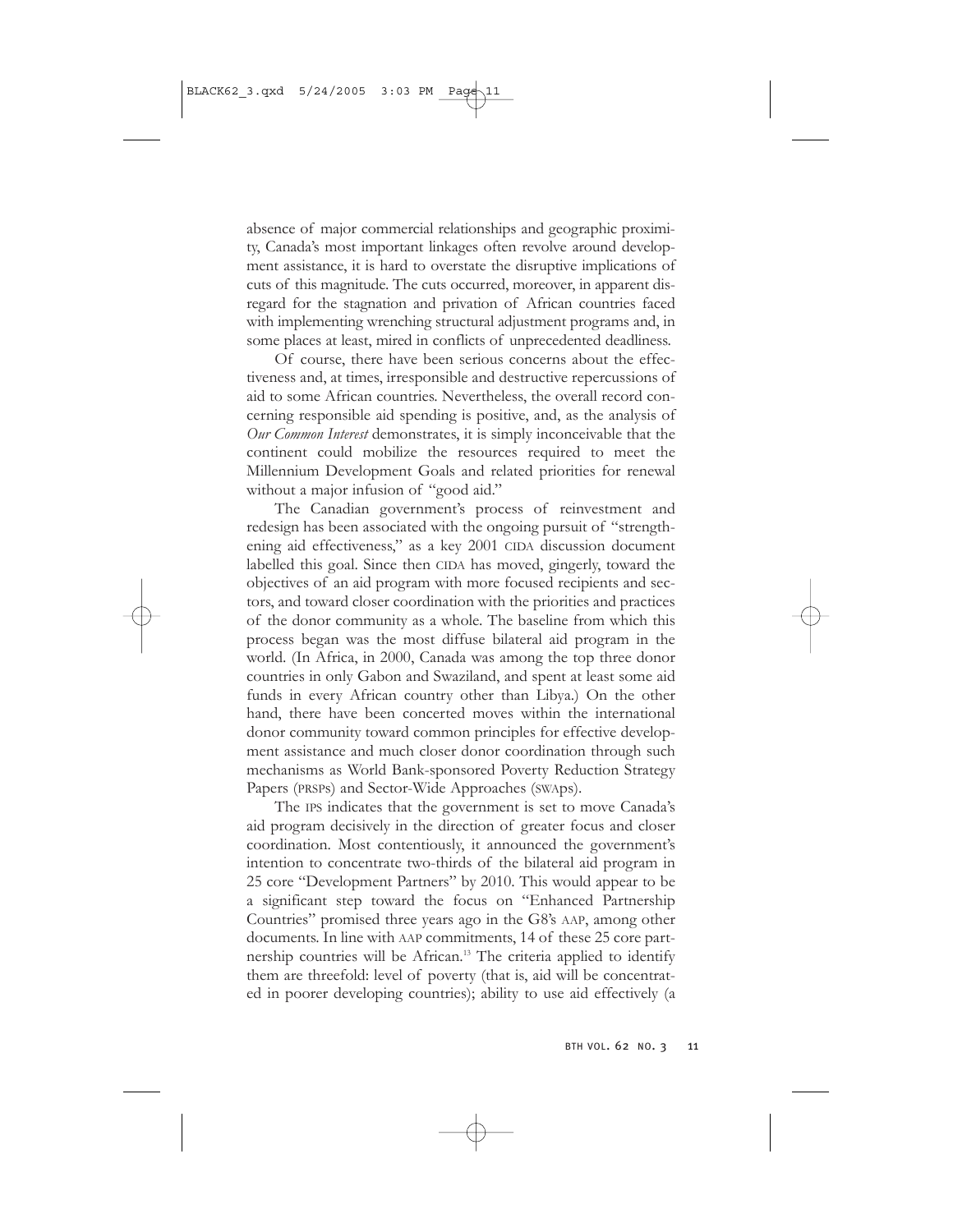value-laden judgement that will be significantly shaped by the World Bank's *Country Policy and Institutional Assessment*), and "sufficient Canadian presence to add value." In addition, the aid program will be concentrated in four key sectors, firmly in line with MDGs and wider donor community priorities: governance, private-sector development, health, and basic education. Environmental sustainability and gender equality are retained as cross-cutting priorities.

What can be said about the implications of these steps? First, they should be treated with a healthy dose of skepticism. Aid priorities have been notoriously malleable, permissive, and inconstant. It does not inspire confidence that as recently as 2003 CIDA issued a major new policy document prioritizing agriculture and rural development—a priority that has disappeared in the IPS. Similarly, closer scrutiny of the "fine print" in the IPS brings into question how much *real* concentration of bilateral aid allocations will arise from the process of designating core partnership countries.14 It remains to be seen, therefore, whether the priorities spelled out in *A Role of Pride and Influence in the World* will be durable and defining.

Second, however, Canada's aid program is long overdue for the sort of geographical and sectoral focus that has been announced. Whether the country priorities established are the right ones and whether they will be politically sustainable are more troublesome questions. Two considerations suggest that the selections are problematic. First, given the emphasis elsewhere in the IPS on the need for timely support to post-conflict countries, one wonders whether there will be sufficient flexibility within the bilateral program to support such countries through the difficult yet critical transition toward long-term stability and development. Countries like Sierra Leone, to cite one key example, are likely to require dedicated and stable aid partnerships for at least a generation if they are to successfully navigate the journey toward a more peaceful and sustainable future. Second, it could make more sense in terms of aid effectiveness and influence to concentrate on aid partners within particular sub-regional contexts, as opposed to a dispersed group of states across the continent. Since politics and development are increasingly framed in sub-regional terms (such as within the Southern African Development Community or the Economic Community of West African States), regional as well as bilateral country focuses would have been advisable.

Third, while all the sectoral priorities chosen are important, each in its own way, together they are firmly within and supportive of the evolving parameters of the neo-liberal aid consensus. The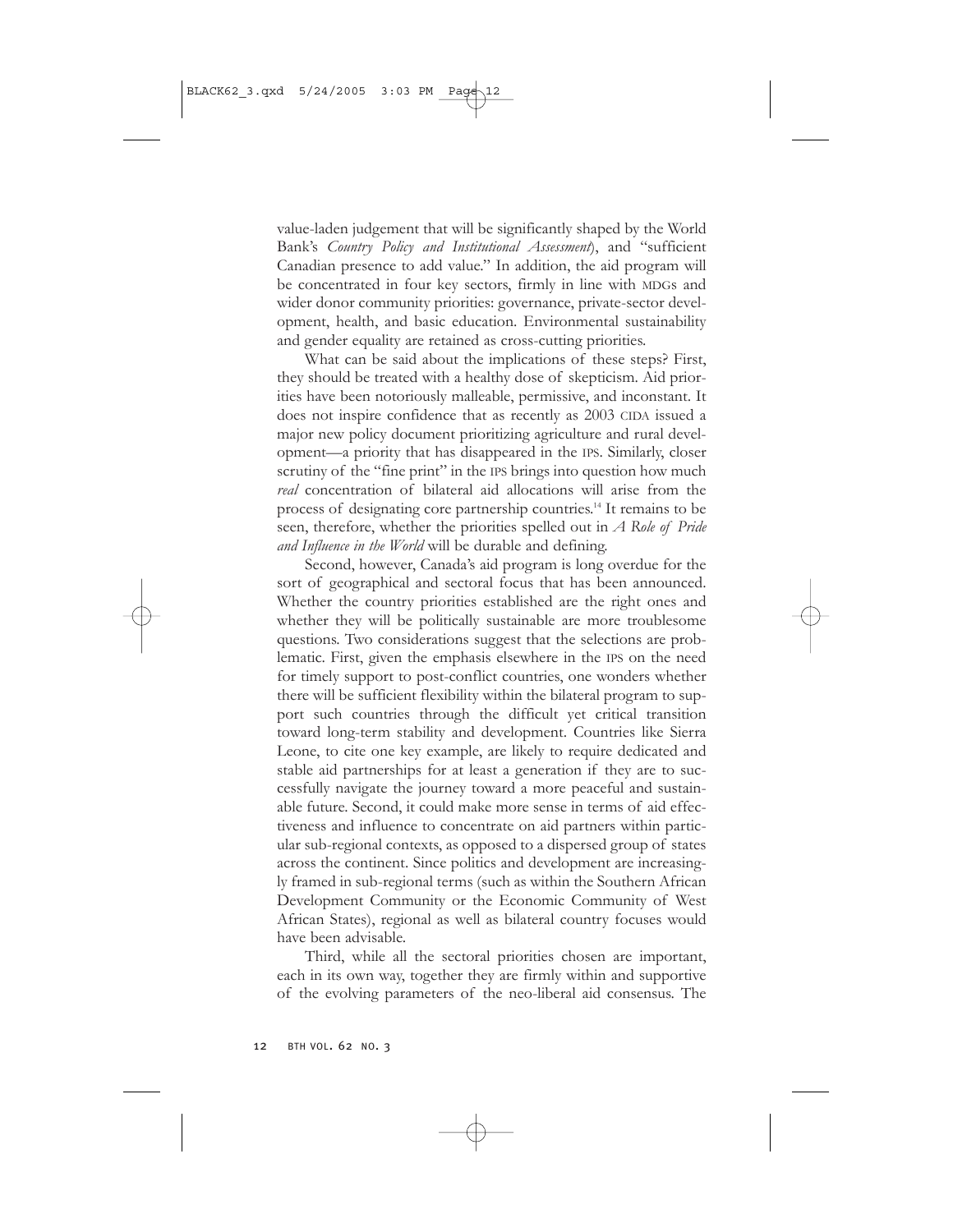emphases on governance as a largely technical challenge, on privatesector development, and even on health and education (as necessary elements in enhancing productivity) reflect the overall vision of the World Bank and allied institutions. Important questions remain, however, about the ability of a market-centred, neo-liberal development strategy to deliver equitable growth and environmental sustainability to African countries and peoples—an issue to which I will return in concluding.

Finally, there is the symbolically as well as practically important question of resource commitments. As noted above, aid spending was savaged in the 1990s. It declined from 0.49 per cent of GDP in 1990 to 0.25 per cent in 2000, dropping Canada well down the donor "league table" (it is 16th of 22 OECD Development Assistance Committee member states in 2000). Given the disruptions caused by cuts of this magnitude, it is hardly surprising that aid effectiveness (as well as CIDA morale) would suffer. In the IPS the government reaffirms its intent to increase aid by 8 per cent per year, thereby doubling international assistance between 2001 and 2010. Aid to Africa is slated to double in the more compressed timeframe of 2003–2004 to 2008–2009. All well and good. However, with the world falling behind on its MDG commitments, and with a growing list of rich countries (including the G8 partners Britain, France, and Germany) committing themselves to firm timetables for reaching the long accepted (but widely unmet) international aid target of 0.7 per cent of GDP by 2015, the Canadian government's failure to do so is perplexing.15 The charitable view of its position is that it prudently wishes to avoid making commitments it may be unable to keep. The less charitable interpretation is that its commitments to addressing poverty and inequality, notably in Africa, remain truncated and weak compared with those of true leaders in the field.

#### FROM LEADERSHIP TO FOLLOWERSHIP?

What emerges from this stock-taking is a strangely mixed picture. On the one hand are high-profile and relatively low-cost initiatives at the macro level, with potentially significant but uncertain longterm benefits for Africa. On the other are sharply limited and intermittent resource commitments to the immediate needs of Africans. This is not to gainsay the dedication of the many Canadians, within and beyond government, who continue to work with Africans in pursuit of a better life. Nor is it to suggest that initiatives need be expensive to be "good" or influential. Beyond those already discussed—notably the championing of the responsibility to protect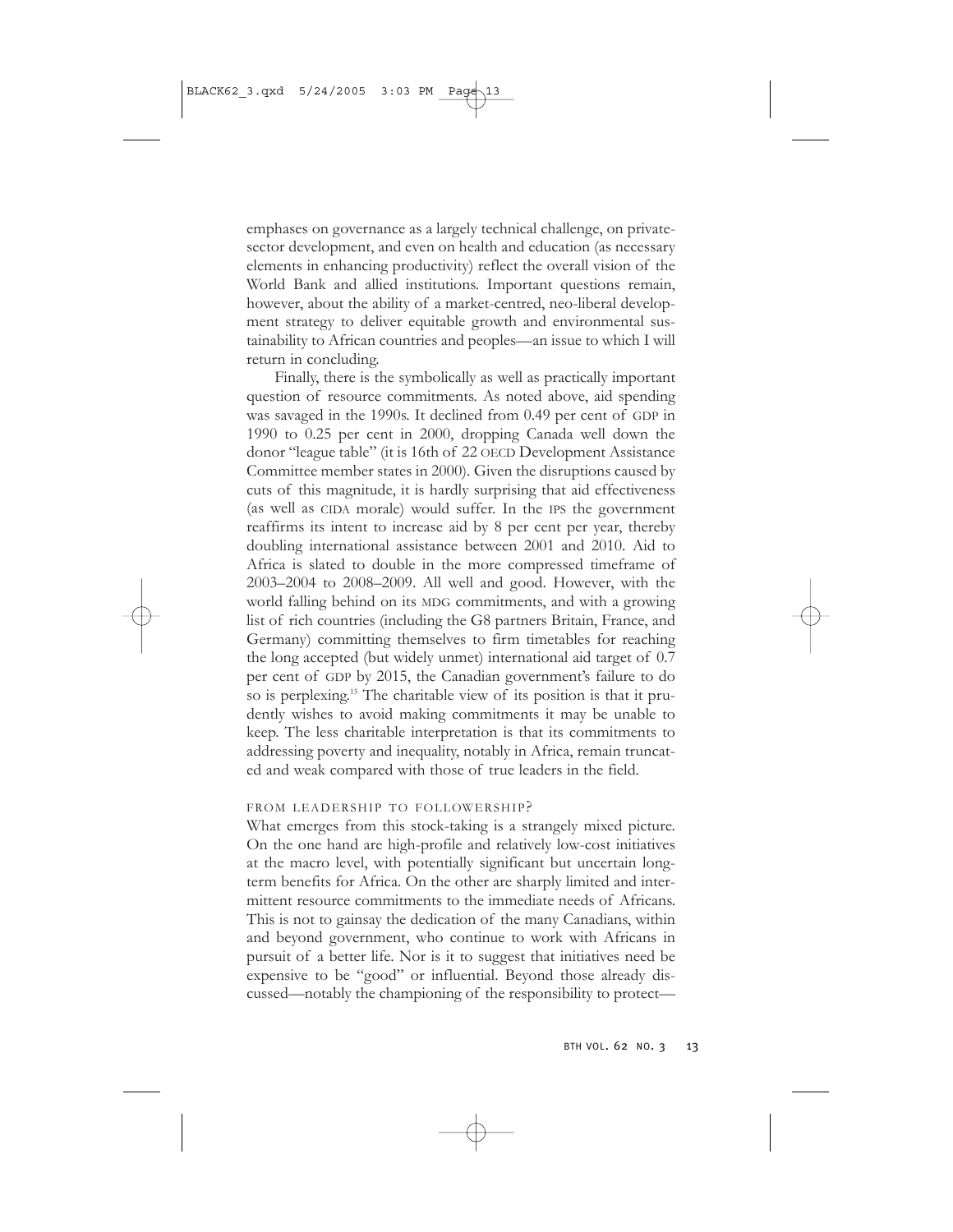another low-cost initiative with potentially very important implications is the passage of legislation allowing drug companies to provide anti-HIV/AIDS drugs to African countries at low cost. A third is Canada's continued support for an effective International Criminal Court, whose potential usefulness has been underscored by the recent Security Council decision to support prosecution under the auspices of the court of those held responsible for the atrocities in Darfur. When set against the real needs and challenges of Africans, however, as opposed to donor league tables and comparative "initiativemanship," it is tempting to conclude (as Jean-François Bayart has done with regard to both the United States and most of Europe) that Canada has shown "a lack of thought and seriousness" in its overall approach.<sup>16</sup>

Clearly, Africa's challenges are not amenable to quick fixes; true friends must be prepared to make long-term commitments and to stay the course, learn hard lessons, and make difficult adjustments. A government of Canada's size and means must make hard choices and be prepared to stick with them long enough to give them an opportunity to succeed—a point emphasized by Jennifer Welsh in *At Home in the World.* In the past several years, the Canadian government has reaped what it has sown through the diminution of its foreign and development policy capacities. It must continue—indeed accelerate—its reinvestment in both material and (just as important) intellectual capabilities if it is to make a sustained and meaningful contribution to African renewal. Britain offers a compelling model in this regard.

This brings us back to *Our Common Interest*. The commission itself was a diverse group with a majority of African members, but it was chaired by Tony Blair and prominently featured the UK's chancellor of the exchequer, Gordon Brown (as well as Ralph Goodale and Bob Geldof!). It thus represented a carefully designed effort to simultaneously privilege African voices and catalyze western political will (even if the voices of commissioners themselves were elite ones). A proper review and analysis of the commission's many recommendations, collectively embodying a plan for a "comprehensive 'big push' on many fronts at once" (p 13), is beyond the scope of this brief article. When Canada's overall record is set against the vision, intellectual depth, and comprehensiveness of the commission's report, however, it looks timid and shallow.

Among the admirable features of *Our Common Interest* are a sophisticated and sympathetic interpretation of African history and politics that grounds its analysis and prescriptions; an emphasis on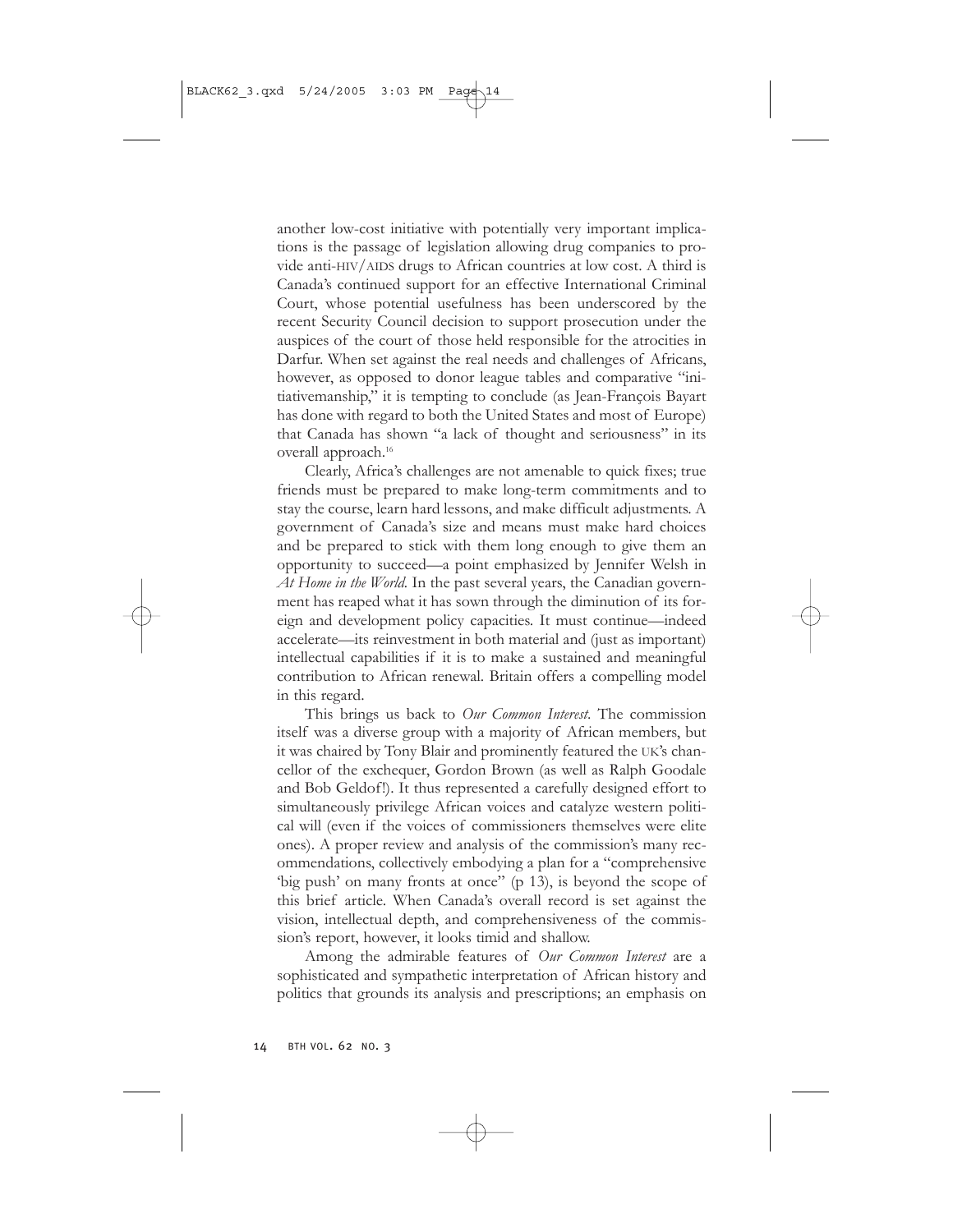shared responsibility for Africa's problems, highlighting western complicity and corruption as well as African abuses; and an emphasis on the contradictions and hypocrisy (for example, surrounding trade liberalization) embedded in the current manifestations of globalization and sharply limiting the ability of Africans to benefit from it. More concretely, it calls for ambitious programs of, among other things, debt cancellation, extractive industry transparency, and massive investment in health, education, and infrastructure. Like other recent reports it emphasizes the need for governance reforms and effective action to promote peace and security, while setting out a wide-ranging and coherent set of steps toward these objectives.

There is much to be skeptical about in the report. Most fundamental is the viability of its "third way" vision, combining a firm commitment to market-led economic growth on a global scale with a vigorous call to ensure that the benefits of this process extend to the poor and that the exclusion of marginalized groups is ended. As the report eloquently asserts, "The more global the market, the more it must be balanced by a global culture of solidarity, attentive to the needs of the weakest." (p 66) But can the logic of global capitalism be successfully integrated with a project of global social amelioration and poverty alleviation, especially in a late-developing region like sub-Saharan Africa? Can a vision premised on dramatically increased rates of economic growth be successfully combined with the urgent imperatives of environmental sustainability? (The UK government has said its two key priorities for the Gleneagles G8 Summit are Africa and global warming.) Can Africa's disparate states, the product of bizarre colonial boundary-making, become the vehicles of good governance that the commission regards as essential to the achievement of both its growth and "social upliftment" objectives? Can the ambitious and multi-dimensional "coherent package for Africa" advocated by the commission be successfully combined with "greater flexibility, open-mindedness, and humility" (p 33) on the part of the responsible policy makers?

Finally, and most practically, can the Blair government win sufficient buy-in for the commission's vision from its G8 and European partners to give it a reasonable chance of success? One otherwise sympathetic British media commentator doubts it: "I fear there's not a cat's chance in hell of much of it happening. The US will make mealy-mouthed noises and bin it."17 Similar apprehensions could be expressed about other G8 members.

Yet the commission's argument remains a thoroughgoing, "blis-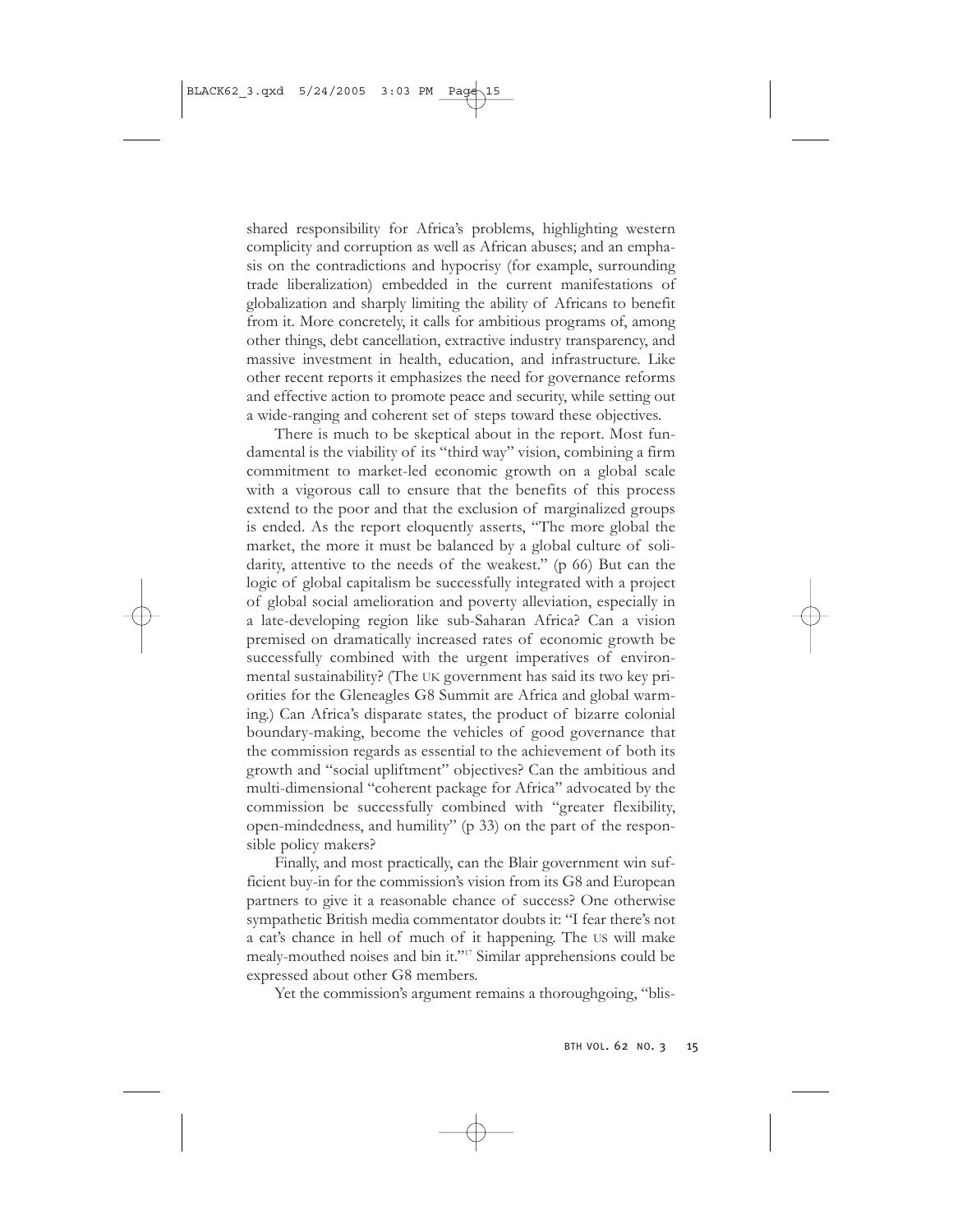teringly honest" (p 22), and in many respects highly compelling vision for the continent. It is the product of a forthright engagement between leaders from Africa and the west, supported by the formidable research and analytical capabilities which the British government has successfully nurtured over an extended period of time under New Labour in its Department for International Development and other arms of government. It is a vision that the current Canadian government should be able to support fully. Ironically then, as its own capacity deepens, the Canadian government may be able to do more to advance its stated objectives of African renewal by placing greater emphasis on good followership and consistent contributions to the vision of others, and less on the self-conscious pursuit of high-profile "leadership initiatives."

#### ENDNOTES

**1** Government of Canada, *A Role of Pride and Influence in the World*, www.international.gc.ca.; *Our Common Interest* (11 March 2005), www.commissionforafrica.org.

**2** For a useful discussion of the process and argumentation surrounding NEPAD, see Janis van der Westhuizen, "How (not) to sell big ideas: Argument, identity, and NEPAD," *International Journal* 68, no. 3 (2003), 369–94.

**3** For an elaboration, see D. Black, "Canada and Africa: Activist aspirations in straitened circumstances," in I. Taylor and P. Williams (eds.), *Africa in International Relations* (Routledge, 2004), 140*–*43.

**4** Consider, for example, the important role played by the Canadian NGO Partnership-Africa-Canada in promoting awareness of the issue of "blood diamonds," and the progress toward the governance arrangements embodied in the Kimberley Process. See I. Smillie, L. Gbarie, and R. Hazleton, *The Heart of the Matter: Sierra Leone, Diamonds and Human Security* (Partnership-Africa-Canada, 2000).

**5** Robert Fowler, "Canadian leadership and the Kananaskis G-8 summit: Towards a less self-centred foreign policy," in *Canada Among Nations 2003: Coping with the American Colossus* (Oxford University Press, 2003), 239. Fowler was the prime minister's sherpa for the Kananaskis summit as well as Chrétien's personal representative for Africa—an appointment he retained following the summit itself.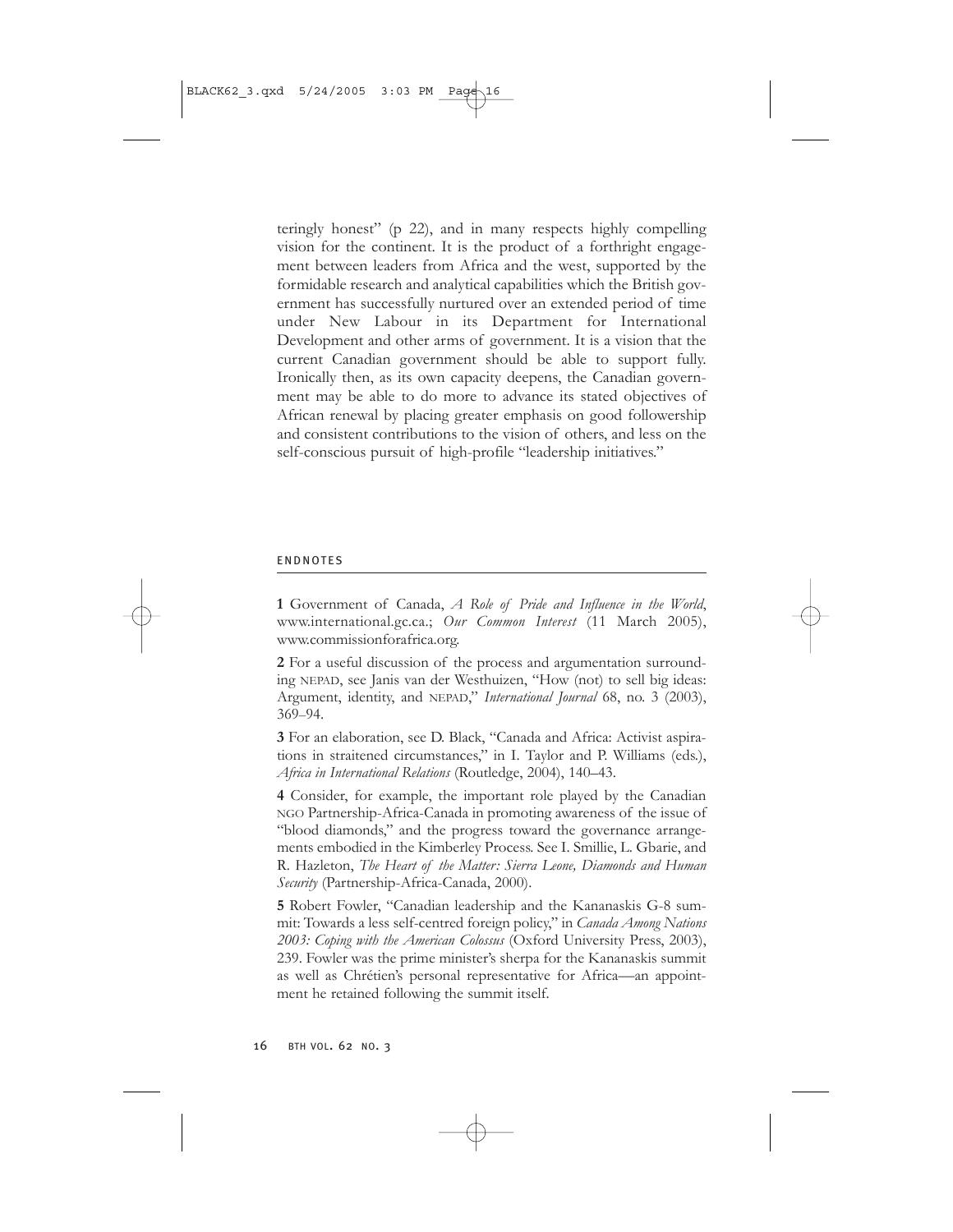#### **6** Ibid.

**7** Nicholas Bayne, "The New Partnership for Africa's Development and the G-8's Africa Action Plan: Is this a Marshall Plan for Africa?" in M. Fratianni, P. Savona, and J. Kirton (eds.), *Sustaining Global Growth and Development: G7 and IMF Governance* (Ashgate, 2003).

**8** Canadian International Development Agency, *Canada Making a Difference in the World: A Policy Statement on Strengthening Aid Effectiveness* (September 2002), 26; www.acdi-cida.gc.ca.

**9** Canadian International Development Agency, *Canada and the G8 Africa Action Plan: Maintaining the Momentum* (2004), 2; www.acdicida.gc.ca.

**10** A. Cooper, R. Higgott, and K. Nossal, "Bound to follow? Leadership and followership in the Gulf War," *Political Science Quarterly* 106, no. 3 (1991).

**11** Kairos: Canadian Ecumenical Justice Initiatives, *Africa's Blessing, Africa's Curse: The Legacy of Resource Extraction in Africa* (2004), 15.

**12** These statistics are drawn from David Morrison, *Aid and Ebb Tide: A History of CIDA and Canadian Development Assistance* (Wilfrid Laurier University Press, 1998), 413; and North-South Institute, *Canadian Development Report 2003,* 78.

**13** The proposed African Development Partners are Benin, Burkina Faso, Cameroon, Ethiopia, Ghana, Kenya, Malawi, Mali, Mozambique, Niger, Rwanda, Senegal, Tanzania, and Zambia.

**14** I am indebted to Denis Stairs for this point.

**15** The Canadian Council for International Cooperation, an umbrella coalition of development NGOs, estimates that on current trends the government would not reach the 0.7 per cent target until 2027. See Gerry Barr, "Our hearts are bigger than this," *Globe and Mail*, 21 April 2005.

**16** Jean-François Bayart, "Commentary: Towards a new start for Africa and Europe," *African Affairs* 103, no. 412 (2004), 456.

**17** Madeleine Bunting, "Taking on the bribe givers," *Guardian Weekly*, 11*–*17 March 2005.